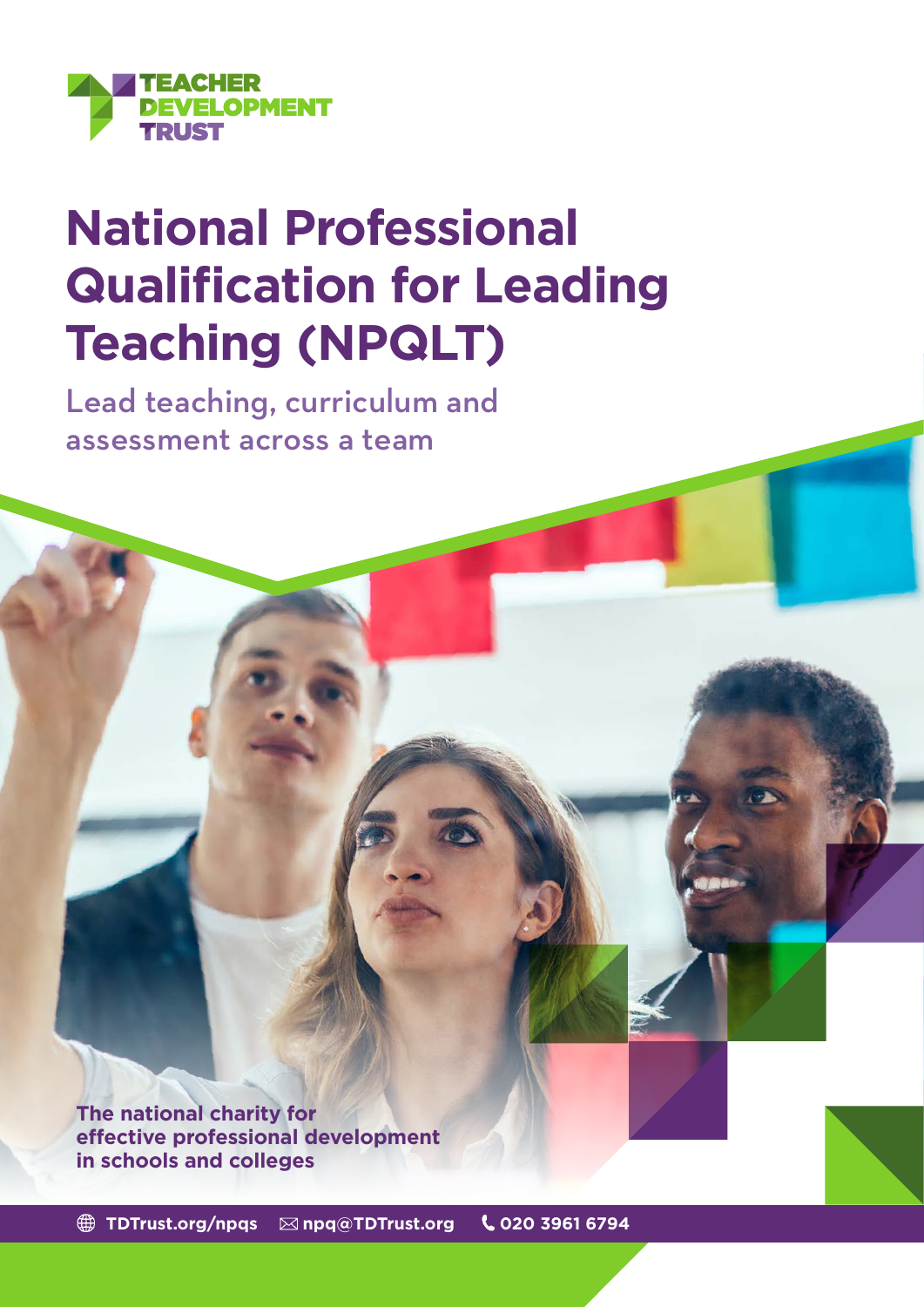# **Lead teaching, curriculum and assessment across a team**

A ground-breaking new NPQ ideal for those who have, or are aspiring to have, responsibility to lead teaching in a subject, year-group, key stage or phase

- **n** Gain a nationally recognised, prestigious, government-backed qualification to help you progress in your career
- $\blacksquare$  Develop knowledge and understanding of how to apply the evidence on what makes effective teaching, learning curriculum and assessment
- $\blacksquare$  Learn flexibly around your job with a blend of online learning, virtual sessions and local face to face workshops



#### **Benefits for you**

- $\blacksquare$  Develop knowledge and understanding of how to apply the evidence on what makes effective teaching, learning curriculum and assessment
- $\blacksquare$  A blended learning experience which fits around your role where you learn and discuss key content online, delivered in a way that suits the busy working lives of teachers and school leaders
- $\blacksquare$  Local virtual and face to face sessions that focus on real problem-solving, creating understanding, connecting with your peers and gaining depth of knowledge
- $\blacksquare$  Ongoing preparation to give you confidence to pass the final assessment
- $\blacksquare$  Facilitation and support from serving school leaders in excellent schools and delivery at local venues

## **Benefits for your school or trust**

- $\blacksquare$  A skilful and research-informed professional who can lead a team's improvement in teaching, learning, curriculum and assessment
- $\blacksquare$  Practical capability to get on with the job of developing others with the skills to lead with people and teams, creating change and impact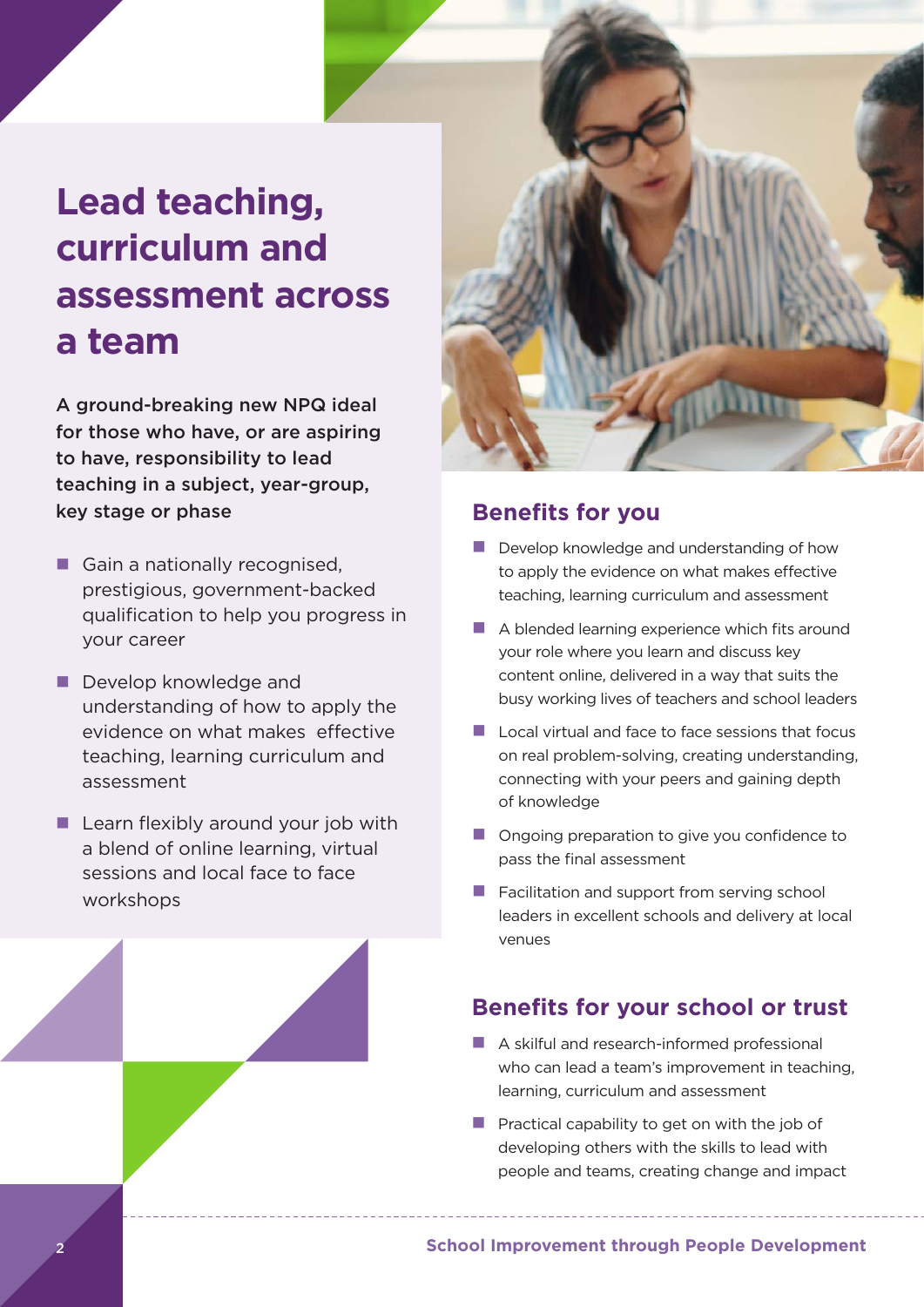

- $\blacksquare$  A professionally aware and informed leader who can make evidence-based decisions and approach leading teaching in an effective and efficient manner
- $\blacksquare$  The ability to review and evaluate practice in order to bring about change and get the best outcomes for young people and staff within the organisation

#### **Our Approach**

Delivery of the curriculum is grounded in TDT's values of:

- $\blacksquare$  SMART we think about what the evidence tells us, but we also really care about how things are done
- $\blacksquare$  HEART it's not just taking the evidence base and implementing it any old way, it needs to be done in the right way if you want to have that sustainable impact
- $\blacksquare$  HUMBLE we recognise that there is no single perfect answer to any situation – participants will come from different environments, different schools, different contexts – and we need to understand the limits of what the evidence tells us at times and use our judgement

#### **The course**

A blend of flexible online learning, online discussion, virtual workshops and face to face workshops, for a few hours study each week over 12 months. This is followed by an assessment where you will complete a 1500-word case study assessment to demonstrate your understanding of real leadership and change.

This completely new Specialist NPQ has an evidence-informed curriculum design, connecting you to the latest research and best practice. Our research-rich course covers all of the core content in the [government's Framework](https://assets.publishing.service.gov.uk/government/uploads/system/uploads/attachment_data/file/925513/NPQ_Leading_Teaching.pdf)  for this qualification. It will help you to:

- $\blacksquare$  Understand the evidence underpinning the Early Career Framework, effective teaching and how pupils learn, and how to implement that within classrooms
- $\blacksquare$  Weave together curriculum, assessment and adaptive teaching to lead coherent and sustainable improvement
- $\blacksquare$  Professionally develop others, creating change and supporting school culture